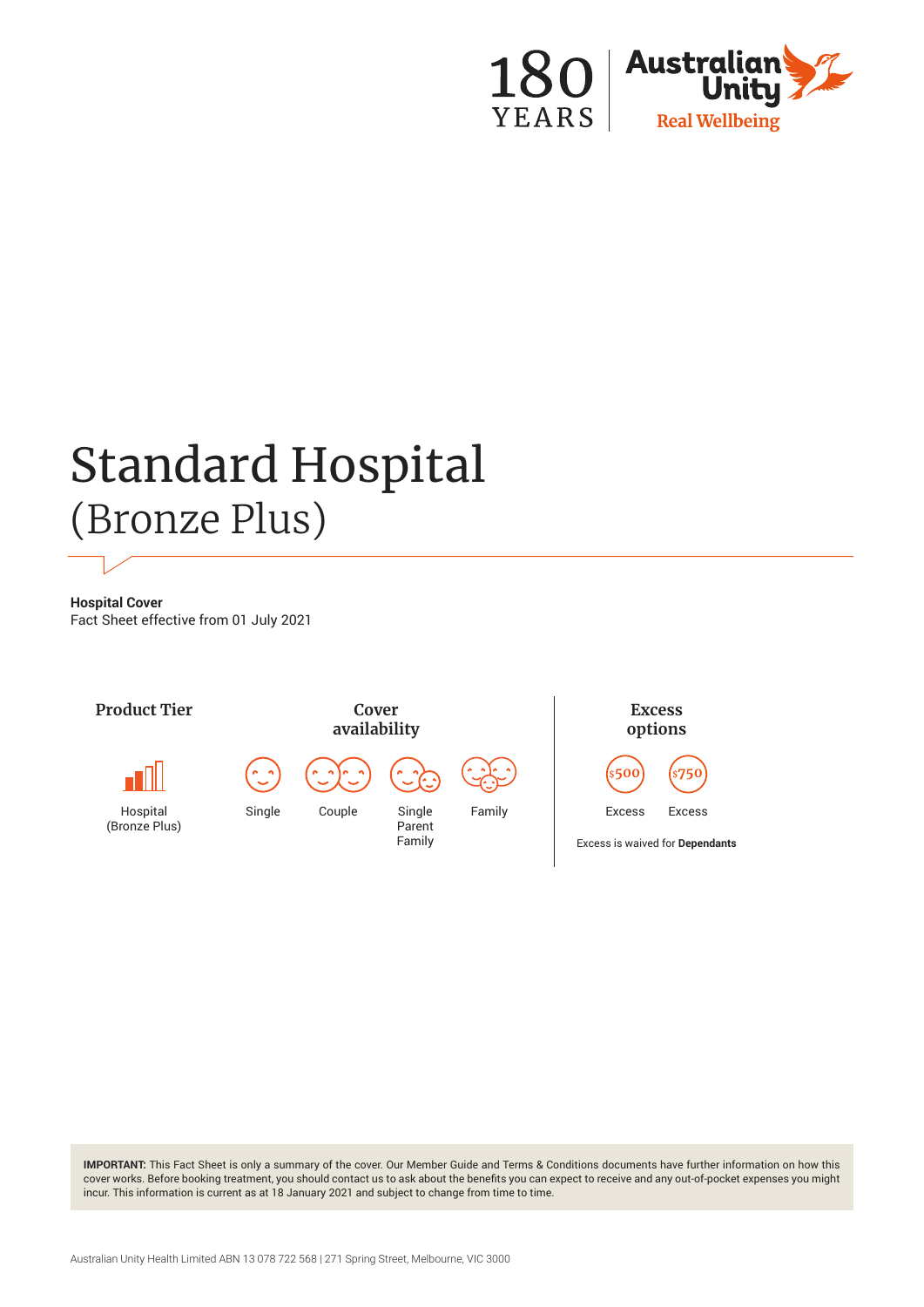# **Standard Hospital (Bronze Plus)**



The table(s) below must be read together with the "Important Information" section, which provides further detail on your benefits, out-of-pockets and waiting periods. In addition you should read the table(s) in conjunction with the Clinical Categories Explained document to understand what treatments are included under each Clinical Category. This document can be found online at [australianunity.com.au/clinical-categories-explained](http://australianunity.com.au/clinical-categories-explained)

| <b>Clinical Category</b>                                                  | Agreement<br><b>Private Hospital</b> | Public Hospital,<br>shared room |
|---------------------------------------------------------------------------|--------------------------------------|---------------------------------|
| Covered                                                                   |                                      |                                 |
| <b>Blood</b>                                                              | <b>◆</b> Covered                     | $\vee$ Covered                  |
| <b>Bone, Joint and Muscle</b>                                             | $\vee$ Covered                       | $\blacktriangleright$ Covered   |
| <b>Brain and Nervous System</b>                                           | <b>◆</b> Covered                     | $\vee$ Covered                  |
| Breast Surgery (Medically<br>Necessary)                                   | <b>◆</b> Covered                     | $\vee$ Covered                  |
| <b>Chemotherapy, Radiotherapy and</b><br><b>Immunotherapy for Cancer</b>  | <b>√</b> Covered                     | $\vee$ Covered                  |
| Dental Surgery                                                            | <b>◆</b> Covered                     | $\vee$ Covered                  |
| <b>Diabetes Management (Excluding</b><br>Insulin Pumps)                   | $\vee$ Covered                       | $\vee$ Covered                  |
| Digestive System                                                          | <b>◆</b> Covered                     | $\vee$ Covered                  |
| <b>Ear, Nose and Throat</b>                                               | <b>◆</b> Covered                     | $\vee$ Covered                  |
| Eye (Not Cataracts)                                                       | <b>◆</b> Covered                     | $\vee$ Covered                  |
| <b>Gastrointestinal Endoscopy</b>                                         | <b>√</b> Covered                     | $\vee$ Covered                  |
| Gynaecology                                                               | $\vee$ Covered                       | <b>√</b> Covered                |
| <b>Hernia and Appendix</b>                                                | <b>√</b> Covered                     | $\vee$ Covered                  |
| <b>Joint Reconstructions</b>                                              | $\vee$ Covered                       | $\vee$ Covered                  |
| <b>Kidney and Bladder</b>                                                 | <b>◆</b> Covered                     | $\vee$ Covered                  |
| Lung and Chest                                                            | $\vee$ Covered                       | $\blacktriangleright$ Covered   |
| <b>Male Reproductive System</b>                                           | <b>◆</b> Covered                     | $\vee$ Covered                  |
| <b>Miscarriage and Termination of</b><br>Pregnancy                        | <b>◆</b> Covered                     | $\vee$ Covered                  |
| Pain Management                                                           | $\vee$ Covered                       | $\blacktriangleright$ Covered   |
| <b>Plastic and Reconstructive</b><br><b>Surgery (Medically Necessary)</b> | <b>◆</b> Covered                     | $\vee$ Covered                  |
| Skin                                                                      | $\vee$ Covered                       | $\vee$ Covered                  |
| <b>Tonsils, Adenoids and Grommets</b>                                     | <b>◆</b> Covered                     | $\vee$ Covered                  |
| Restricted                                                                |                                      |                                 |
| <b>Hospital Psychiatric Services</b>                                      | <b>O</b> Restricted                  | $\vee$ Covered                  |
| <b>Palliative Care</b>                                                    | <b>O</b> Restricted                  | Covered                         |
| <b>Rehabilitation</b>                                                     | <b>O</b> Restricted                  | ✔ Covered                       |
| <b>Not Covered</b>                                                        |                                      |                                 |
| Assisted Reproductive Services                                            | <b>X</b> Not Covered                 | <b>X</b> Not Covered            |
| <b>Back, Neck and Spine</b>                                               | <b>X</b> Not Covered                 | <b>X</b> Not Covered            |
| Cataracts                                                                 | <b>X</b> Not Covered                 | <b>X</b> Not Covered            |
| <b>Dialysis For Chronic Kidney</b><br><b>Failure</b>                      | X Not Covered                        | <b>X</b> Not Covered            |
| <b>Heart and Vascular System</b>                                          | <b>X</b> Not Covered                 | X Not Covered                   |
| Implantation of Hearing Devices                                           | <b>X</b> Not Covered                 | <b>X</b> Not Covered            |
| Insulin Pumps                                                             | <b>X</b> Not Covered                 | <b>X</b> Not Covered            |
| Joint Replacements                                                        | <b>X</b> Not Covered                 | <b>X</b> Not Covered            |
| Pain Management with Device                                               | <b>X</b> Not Covered                 | <b>X</b> Not Covered            |
| Podiatric Surgery (Provided by a<br><b>Registered Podiatric Surgeon)</b>  | <b>X</b> Not Covered                 | <b>X</b> Not Covered            |
| Pregnancy and Birth                                                       | <b>X</b> Not Covered                 | <b>X</b> Not Covered            |
| Sleep Studies                                                             | <b>X</b> Not Covered                 | <b>X</b> Not Covered            |
| Weight Loss Surgery                                                       | <b>X</b> Not Covered                 | <b>X</b> Not Covered            |

| <b>Further Benefits Provided by Australian Unity</b>        |                                                                                                                                                                                                                                                                                                                                                                                                        |  |
|-------------------------------------------------------------|--------------------------------------------------------------------------------------------------------------------------------------------------------------------------------------------------------------------------------------------------------------------------------------------------------------------------------------------------------------------------------------------------------|--|
| <b>Service</b>                                              | <b>Additional Information</b>                                                                                                                                                                                                                                                                                                                                                                          |  |
| <b>Accident Cover</b>                                       | If you need hospital treatment for an injury<br>sustained during an Accident that occurred after<br>joining this cover, and the hospital treatment<br>is within a Clinical Category that is listed as<br>Restricted or Not Covered, that hospital treatment<br>will be treated as Covered.                                                                                                             |  |
| <b>Emergency Ambulance</b>                                  | Ambulance transportation to hospital. You are<br>covered for emergency ambulance transportation<br>to hospital provided that the transport is<br>coded and invoiced as emergency transport<br>by a recognised State Ambulance authority.<br>Some State schemes already cover ambulance<br>services<br>Also includes two ambulance attendances per<br>person per calendar year, where you are not taken |  |
|                                                             | to hospital.                                                                                                                                                                                                                                                                                                                                                                                           |  |
| <b>Hospital Care at Home</b><br>& Rehabilitation at<br>Home | Receive short-term support from our approved<br>service provider in the comfort of your own home<br>to avoid or reduce a hospital stay following a<br>hospital admission, when referred by a medical<br>practitioner. Subject to prior application and<br>approval. Waiting periods may apply, depending                                                                                               |  |

on the treatment.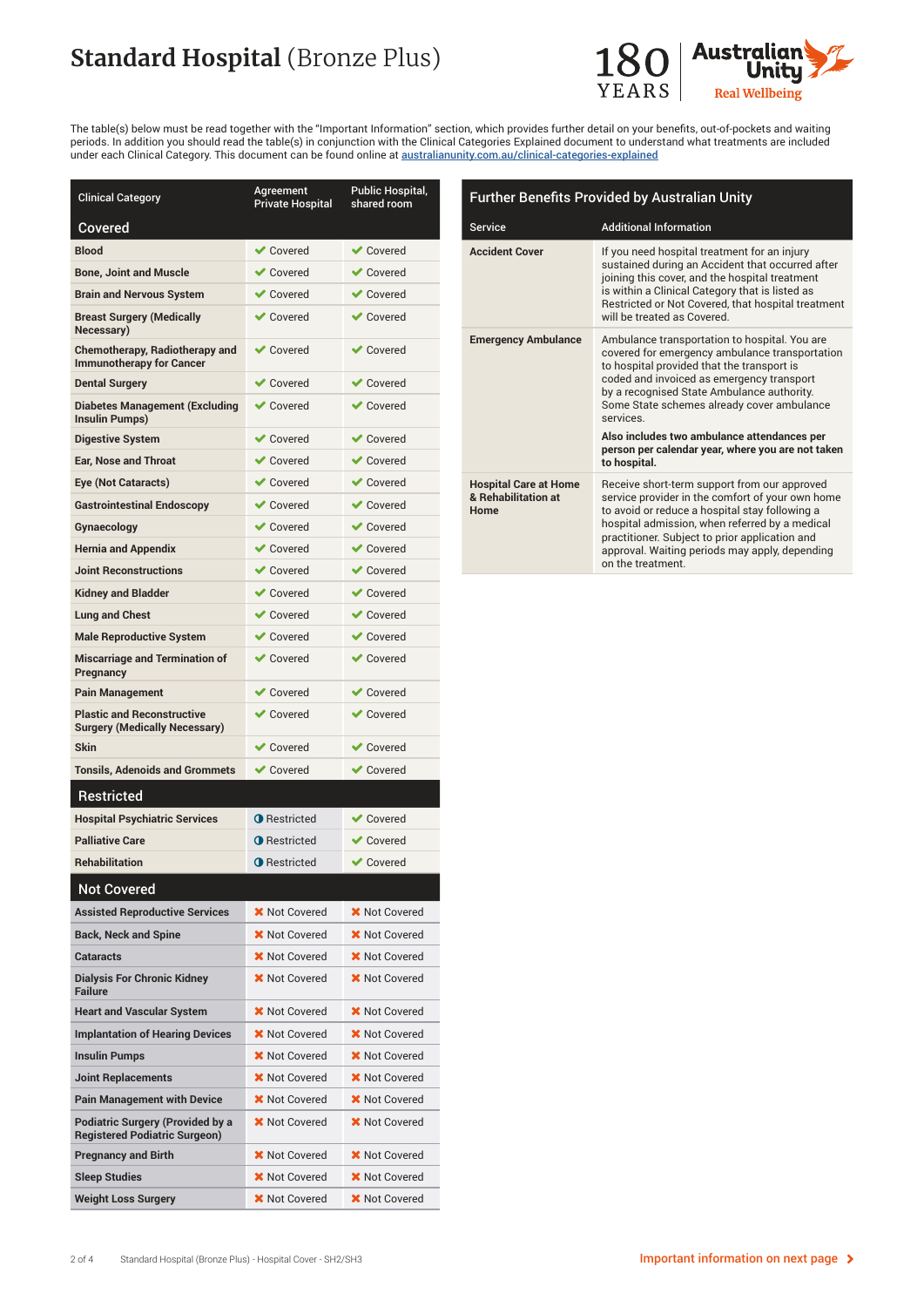### **Additional Benefits of the Cover**

#### **Preventative Health Services**

Australian Unity is committed to our members' wellbeing. Some health conditions may be prevented or reduced via simple lifestyle changes like a good diet and increased physical activity. Preventative Health Services can offer practical support to help bring about positive change in members' lives. The following Preventative Health Services are offered under your cover: **Doctor Health Checks, Cervical Cancer Vaccinations, Quit Smoking, Weight Loss, Lift for Life, Step into Life, Diabetes Australia Membership, Mammogram Screening, Bone Density Scan** and **Personal Health Coaching**. To check your eligibility, which providers and programs you are able to use and any waiting periods that may apply, please contact Australian Unity. More information can be found at australianunity.com.au/wellnessbenefits

#### **Health Support Programs**

The diagnosis of a chronic condition or illness can leave you feeling vulnerable and overwhelmed. Australian Unity at home Health Support programs are there to increase your knowledge, skills and confidence – and ultimately, help improve or sustain your health and wellbeing. Work with a team of highly qualified and experienced health consultants to develop a personalised plan that complements the care you are already receiving. We have a range of programs available, including support for Diabetes, Heart-related conditions and mental health care. This includes the **MindStep® Mental Health Program**. To check programs available and your enrolment eligibility and any waiting periods that may apply, please contact Australian Unity. More information can be found at australianunity.com.au/wellnessbenefits

### **Important Information**

#### **Covered treatments means your hospital cover will pay benefits towards:**

#### **Except for the Clinical Category Podiatric Surgery (Provided by a Registered Podiatric Surgeon):**

- Accommodation in an agreement Private Hospital room/ward for overnight or same day admission
- Accommodation in a Public Hospital, shared room/ward for overnight or same day admission up to the minimum (default) rate as set by the Australian Government.
- Operating theatre and intensive care fees
- Medication in hospital approved by the Pharmaceutical Benefits Scheme (PBS) (excluding medication you take home)
- Allied health services directly related to your admission provided by the hospital (e.g. physiotherapy) while admitted
- Dressings and other consumables while admitted. Excludes robotic surgery consumables unless otherwise covered for your treatment by the agreement between Australian Unity and the hospital. Please contact your hospital about any out-of-pocket costs.
- Attending doctor/surgeon fees raised while admitted
- Most diagnostic tests during your admission e.g. pathology and radiology
- The cost of a prosthesis as listed in the prostheses list set out in the
- Private Health Insurance (Prostheses) Rules, as in force from time to time • Private room in an agreement Private Hospital where available

#### **Under our Accident Cover - For the Clinical Category Podiatric Surgery (Provided by a Registered Podiatric Surgeon):**

- Accommodation in an agreement Private Hospital room/ward for overnight or same day admission
- Accommodation in a Public Hospital, shared room/ward for overnight or same day admission up to the minimum (default) rate as set by the Australian Government
- The cost of a prosthesis as listed in the prostheses list set out in the Private Health Insurance (Prostheses) Rules, as in force from time to time
- Private room in an agreement Private Hospital where available

#### **Out-of-pocket costs**

If you are admitted to hospital (including for Covered treatments) you may have out-of-pocket costs, some of which have been detailed below

If you want more specific information about what you can expect these costs to be, we recommend you obtain a quote from your doctors/hospital before undergoing treatment. Then contact us for details of benefits before proceeding with your treatment.

Additionally, benefits are not payable for claims where you have the right to claim compensation, damages or benefits from another source (e.g. TAC or WorkCover), now or at a later date.

#### **Excess**

In exchange for a lower premium, an excess is a set amount of money you agree to pay towards the hospital accommodation costs if you or a family member is admitted to hospital.

With Standard Hospital (Bronze Plus) you have a choice of excess:

- Standard Hospital (Bronze Plus) \$500 excess
- Standard Hospital (Bronze Plus) \$750 excess

Singles will only pay one excess for the first hospital admission each calendar year. Couples and families will only pay one excess for the first hospital admission per adult each calendar year. Plus you won't pay an excess if your dependant is admitted to Hospital.

#### **Waiting Periods**

You cannot receive benefits for any items or services you may have received while you are serving a relevant waiting period. However, if you've already served your waiting periods on an equivalent or higher level of cover with any registered Australian health fund and join within 30 days of leaving that fund, you will not have to re-serve your waiting periods. Otherwise, waiting periods will apply from the date you re-join. If you've upgraded your cover, your waiting periods for the higher benefits will start on the date you upgrade, but you can still claim an equivalent benefit to your previous level of cover during that period.

Standard Hospital (Bronze Plus) waiting periods are:

- 2 months: Psychiatric, Rehabilitation and Palliative Care
- 12 months: all pre-existing conditions except Psychiatric, Rehabilitation and Palliative Care
- No waiting period for Emergency Ambulance, or hospital treatment required for an injury sustained during an Accident that occurs after joining this cover
- 2 months: all other treatments included on your cover

#### **Pre-existing conditions**

A pre-existing condition is an ailment, illness or condition that in the opinion of a medical practitioner appointed by Australian Unity (not your own doctor), the signs or symptoms of that ailment, illness or condition existed at any time in the period of six months ending on the day on which you joined Australian Unity or upgraded your cover, irrespective of whether you were aware of it. If you make a hospital claim in the first 12 months of your joining or upgrading your cover, we will ask you to get your consulting doctors or other practitioner (e.g. your dentist, GP or specialist) to complete a medical report. You should ask us to carry out this assessment before going into hospital.

#### **Accidents**

Accident means an unplanned and unforeseen event, occurring by chance, and leading to bodily injuries caused solely and directly by an external force or object requiring treatment from a Medical Practitioner (defined here as a medical doctor who is not the member or a relative of the Member) within 7 days of the event, but excludes injuries arising out of: surgical procedures; unforeseen illness; pregnancy; drug use; and aggravation of an underlying condition or injury.

#### **Restricted Services**

Restricted services are hospital claims which are limited to a minimum (default) benefit. This is the minimum dollar amount set by the Australian Government for accommodation as a private patient in a shared room of a public hospital. A Restricted service does not pay any money towards the cost of intensive or coronary care, or theatre fees in a private hospital or private day centre. Therefore you may incur a large out-of-pocket expense. Contact us on 13 29 39 for more information.